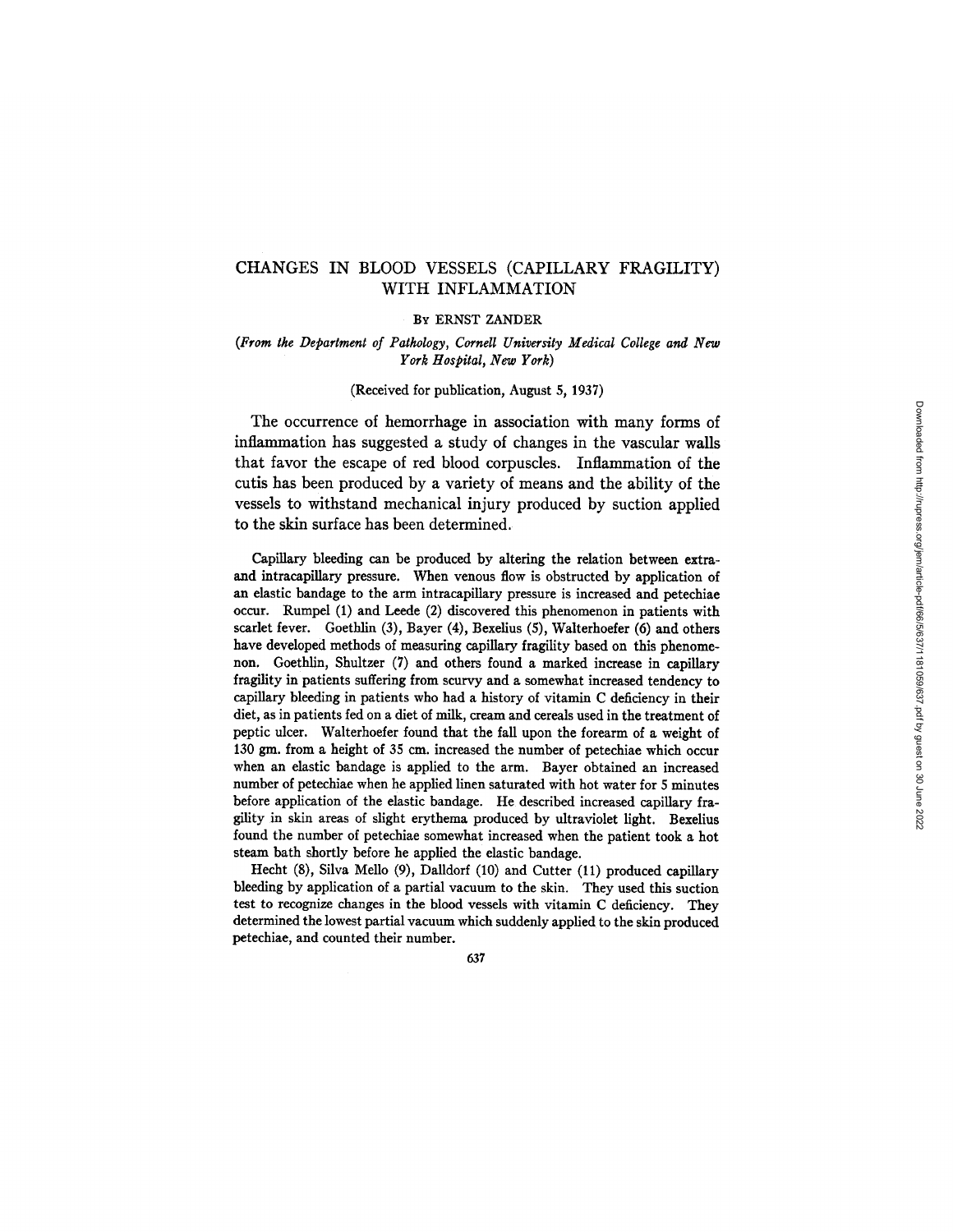#### 638 CHANGES IN BLOOD VESSELS WITH INFLAMMATION

In the following experiments, which have been done under the direction of Dr. E. L. Opie, suction is used as a measure of the injury required to produce hemorrhage. A vacuum applied to the skin of rabbits is slowly increased till the pressure reaches  $-70$  mm. Hg and this level is maintained until a uniform dark red hemorrhage composed of innumerable petechiae has occurred over the whole area subjected to the suction. The time necessary to produce this effect is an approximate index of susceptibility of the capillary wall to hemorrhage, designated for convenience capillary fragility.

Fig. 1 shows the suction apparatus that has been used. It consists of a water pump, two 2000 ce. glass bottles (I and II), a 500 cc. separator (III), a mercury manometer and a glass tube to apply the suction to the skin, all connected by means of heavy walled rubber tubes and connecting glass tubes. A high partial vacuum is made in the reservoirs I, II and III by means of a water pump. A number of stop-cocks transfer this pressure slowly or suddenly to the suction tube that is applied to the skin at the desired point. The pressure in the reservoirs can be measured by the manometer by turning the 3 way cock D and opening stop-cock G. Stop-cock E is permanently adjusted so that air from the suction tube passes very slowly through it into vacuum reservoir III. By opening stopcock F for about 1 minute the vacuum in the suction tube gradually increases until a pressure of  $-70$  mm. Hg is reached. Continuity of the suction tube with vacuum reservoir I after stop-cock B is opened permits immediate production of vacuum in the suction tube. By opening stop-cock C air can be let into the suction tube and atmospheric pressure regained. The suction tube is a simple straight glass tube, 8 cm. long, 8 mm. in diameter and 1 mm. thick, carefully rounded at the end. Vaseline applied to the skin of the rabbit makes the junction between skin and tube air-tight. With the apparatus that has been described a vacuum applied to the skin remains at constant pressure for at least 1 hour.

The hair of the rabbit has been clipped 24 hours before testing because shaving produces strong irritation of the skin. Rabbits weighing more than 2000 gm. have been used. Suction with gradually increasing vacuum produces gradually increasing hyperemia of the normal skin. When the suction test is applied to smaller rabbits with thin skin the hyperemia occasionally fails to occur and the observations are unsatisfactory. It is found empirically by applying suction to the skin in several places on the same animal that a vacuum of  $-70$  mm. Hg gives more constant results than suction with higher or lower pressures.

With normal skin of the rabbit petechiae usually appear after 4 to 5 minutes of suction and in most rabbits hemorrhage occurs after 8 minutes over the whole area subjected to the suction. There are only slight differences in the results of the test applied to skin in different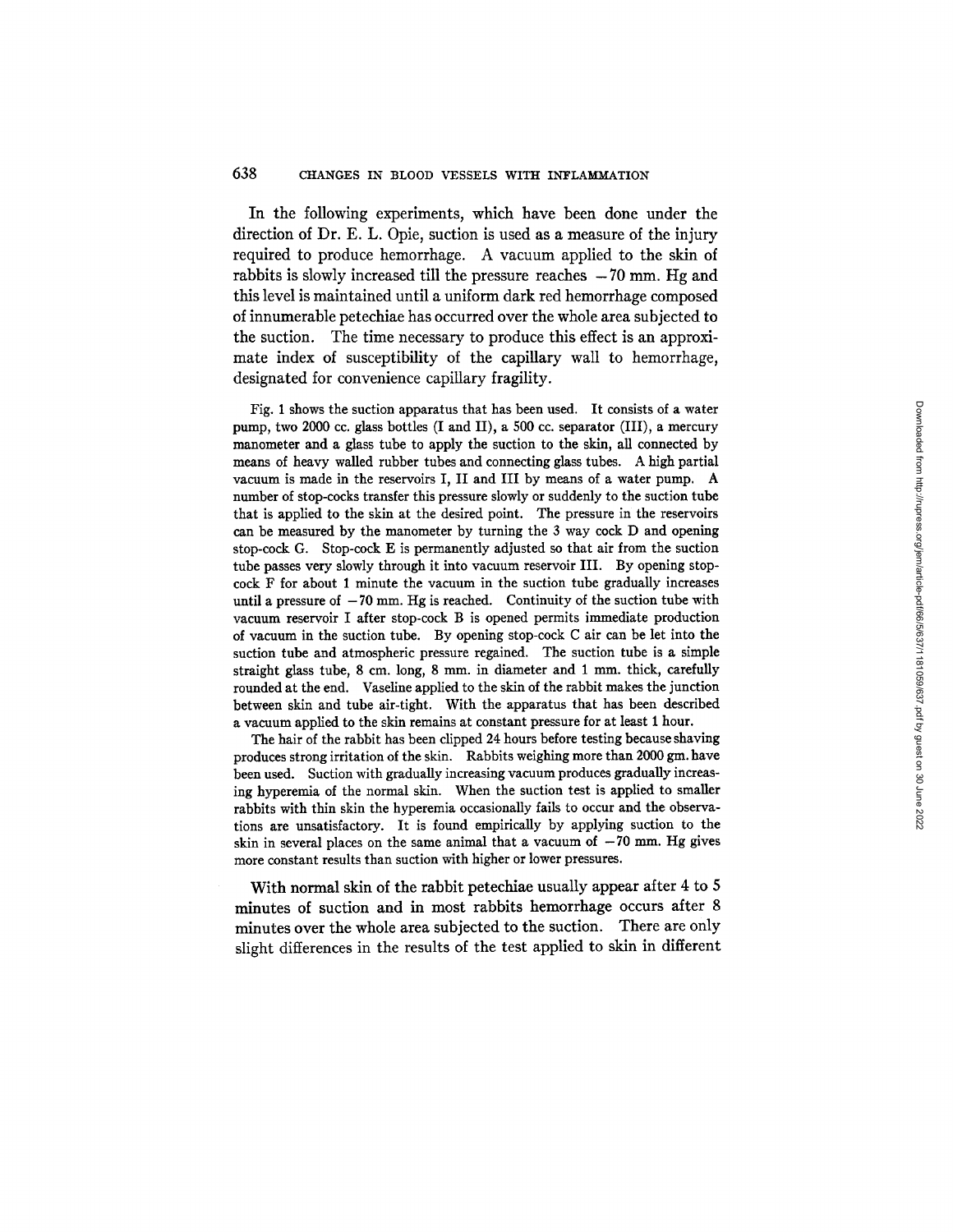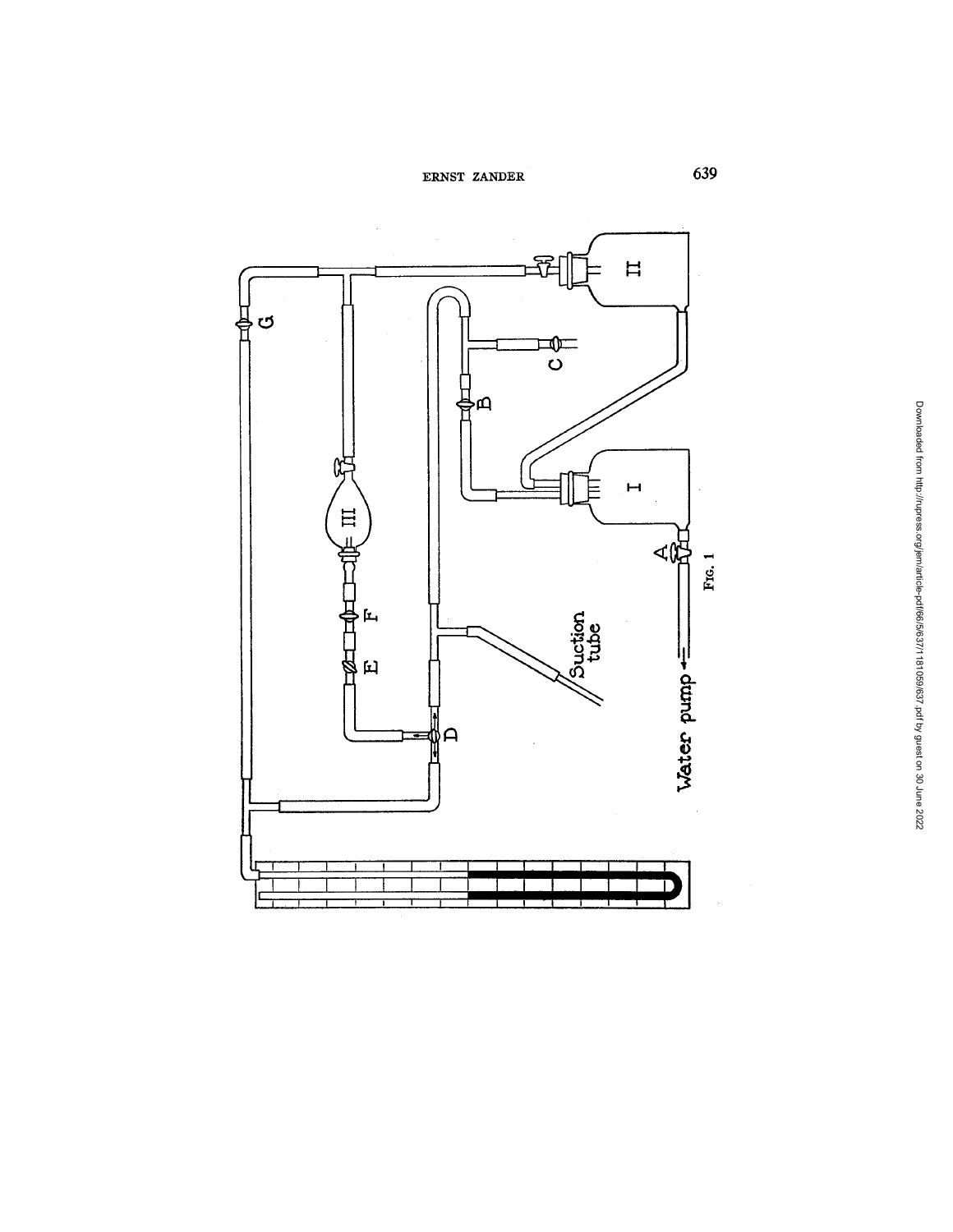places from the spine to the mammillary line. The suction provokes capillary bleeding more quickly when it is applied adjacent to previously made hemorrhages and tests should be made at least 3 cm. apart. Suction time in subsequent experiments is the time required to produce the vascular injury that is revealed by hemorrhage.

Suction causes hemorrhages into the skin of the legs after an interval of approximately 2 or 3 minutes longer than that required for their production on the flank of the animal. : Hemorrhages in the skin of the ears are produced with difficulty by this method. In tests made on one animal daily for 7 days the time required for suction to produce hemorrhage varied from 9 to 12 minutes. 50 tests on 20 normal rabbits, designated 1 to 20, produced hemorrhage after the time intervals shown in the tabulation.

| 5 min.        | 6 min.        | 7 min.        | 8 min.           | $9$ min.      | 10 min.       | 11 min.       | 12 min.       | 15 min.       |
|---------------|---------------|---------------|------------------|---------------|---------------|---------------|---------------|---------------|
| Rabbit<br>No. | Rabbit<br>No. | Rabbit<br>No. | Rabbit<br>No.    | Rabbit<br>No. | Rabbit<br>No. | Rabbit<br>No. | Rabbit<br>No. | Rabbit<br>No. |
| 11            | 1             | 3             | 2                | $\mathbf{2}$  | 7             | 8             | 6             | 14            |
|               | 11            | 3             | $\boldsymbol{2}$ | 6             | 9             | 19            | 8             |               |
|               | 17            | 5             | 3                | 10            | 9             |               | 8             |               |
|               | 17            | 14            | 4                | 13            | 19            |               | 10            |               |
|               | 17            | 15            | 4                |               | 19            |               | 14            |               |
|               | 20            | 15            | 5                |               |               |               |               |               |
|               | 20            | 16            | 5                |               |               |               |               |               |
|               | 20            | 18            | 7                |               |               |               |               |               |
|               |               | 18            | 7                |               |               |               |               |               |
|               |               |               | 12               |               |               |               |               |               |
|               |               |               | 12               |               |               |               |               |               |
|               |               |               | 13               |               |               |               |               |               |
|               |               |               | 14               |               |               |               |               |               |
|               |               |               | 16               |               |               |               |               |               |
|               |               |               | 16               |               |               |               |               |               |

Histological studies of the lesions produced in normal skin by suction of 8 minutes duration did not determine whether the capillary bleeding in the cutis was due to rupture or to diapedesis of red corpuscles.

#### *Inflammation Produced by a Chemical Irritant*

Changes in capillary fragility were studied at the site of inflammation produced by a chemical irritant. Turpentine was diluted with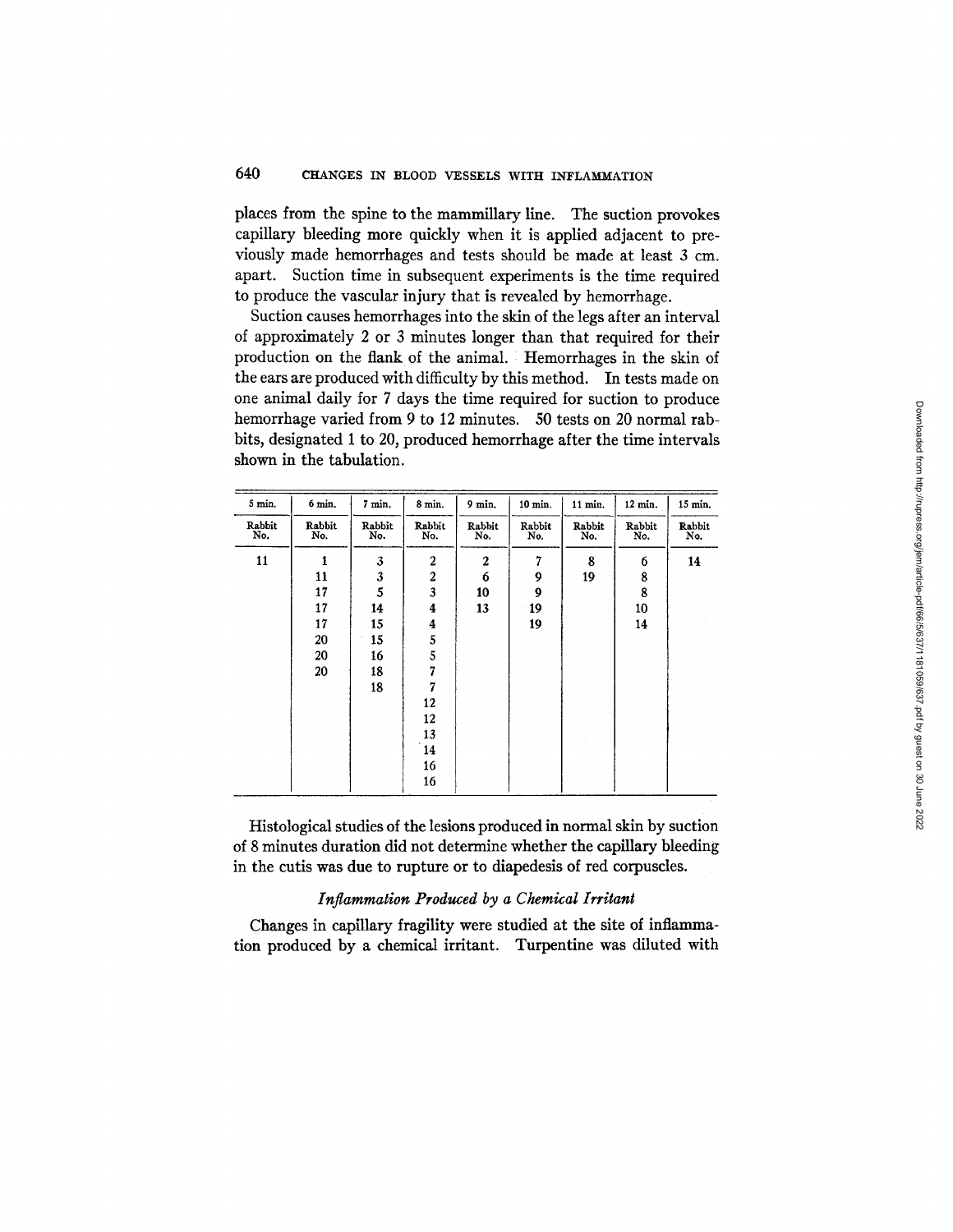paraffin oil 1:50, and 0.1 cc. of the mixture was injected intracutaneously at 10 sites on the flank of a rabbit. Redness and edema marked the site of inflammation during a period of several days. Suction applied to the normal skin produced hemorrhage after 12 minutes, but 30 minutes after injection suction had to be applied during 100 minutes to produce hemorrhage. Increased capillary fragility made its appearance 6 hours after injection when the suction time was 2 minutes and 30 seconds, and was still present after 24 hours with a suction time of 3 minutes. The capillary resistance against suction was approximately normal 48 hours after injection.



## *Inflammation Produced by Bacteria*

Inflammation was produced in the first of these experiments by injection of killed hemolytic streptococci into the skin. To a broth culture 24 hours old 0.2 per cent formalin was added and after centrifuging the sediment was suspended in saline up to the original volume of the culture. Intracutaneous injections of 0.1 cc. of the suspension were made at 10 sites. Suction tests were made by applying the suction tube to the central parts of injected areas at different time intervals after injection (Fig. 3, 1st injection). The skin became pale immediately after injection and remained white from 1 to 3 hours. 30 minutes following injection suction produced hyperemia after it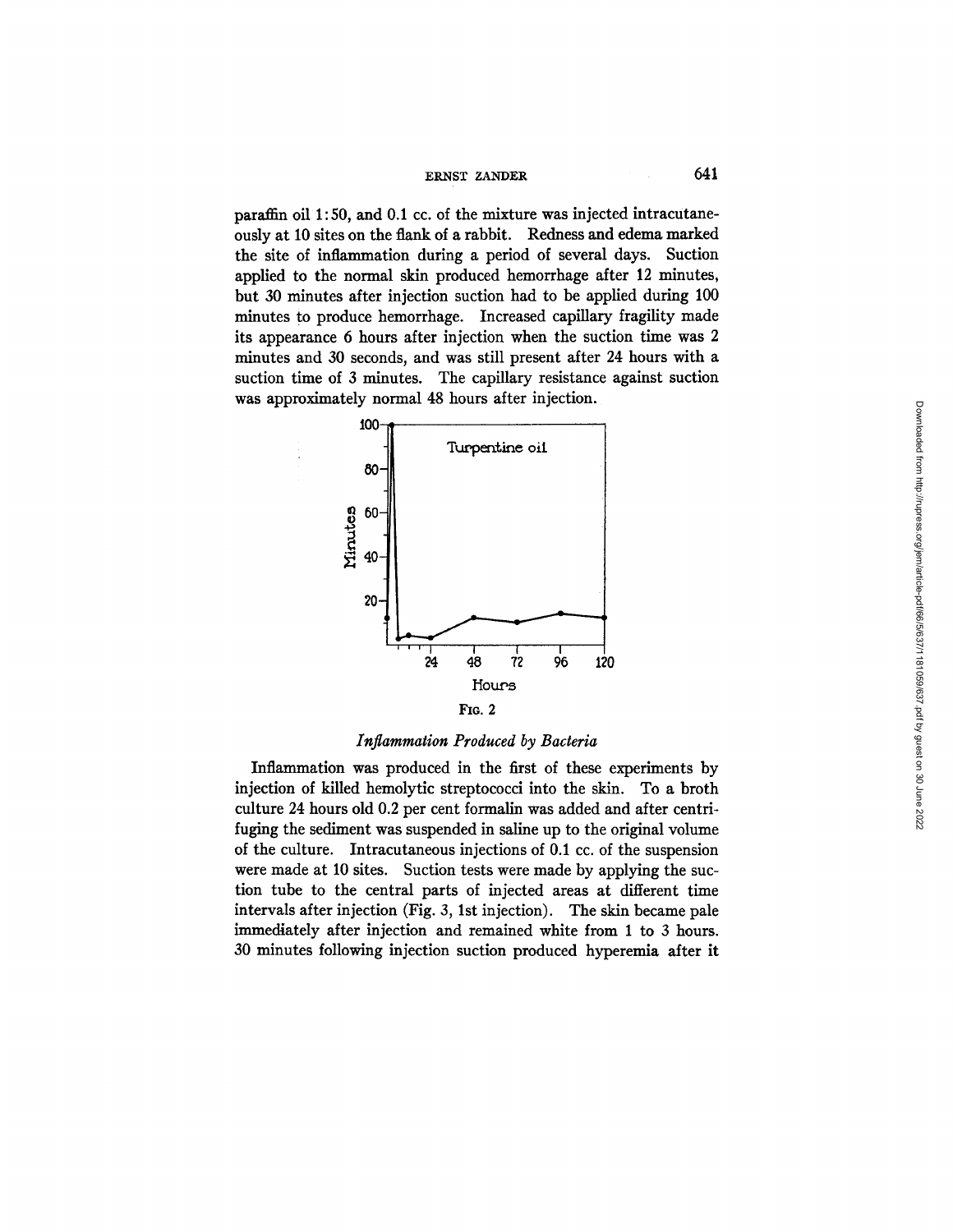had been applied for 95 minutes and 25 minutes later hemorrhage appeared over the whole area of suction, but it was somewhat less



uniform and usually brighter red than that which occurs in normal skin. There was no difference in the result of suction when a high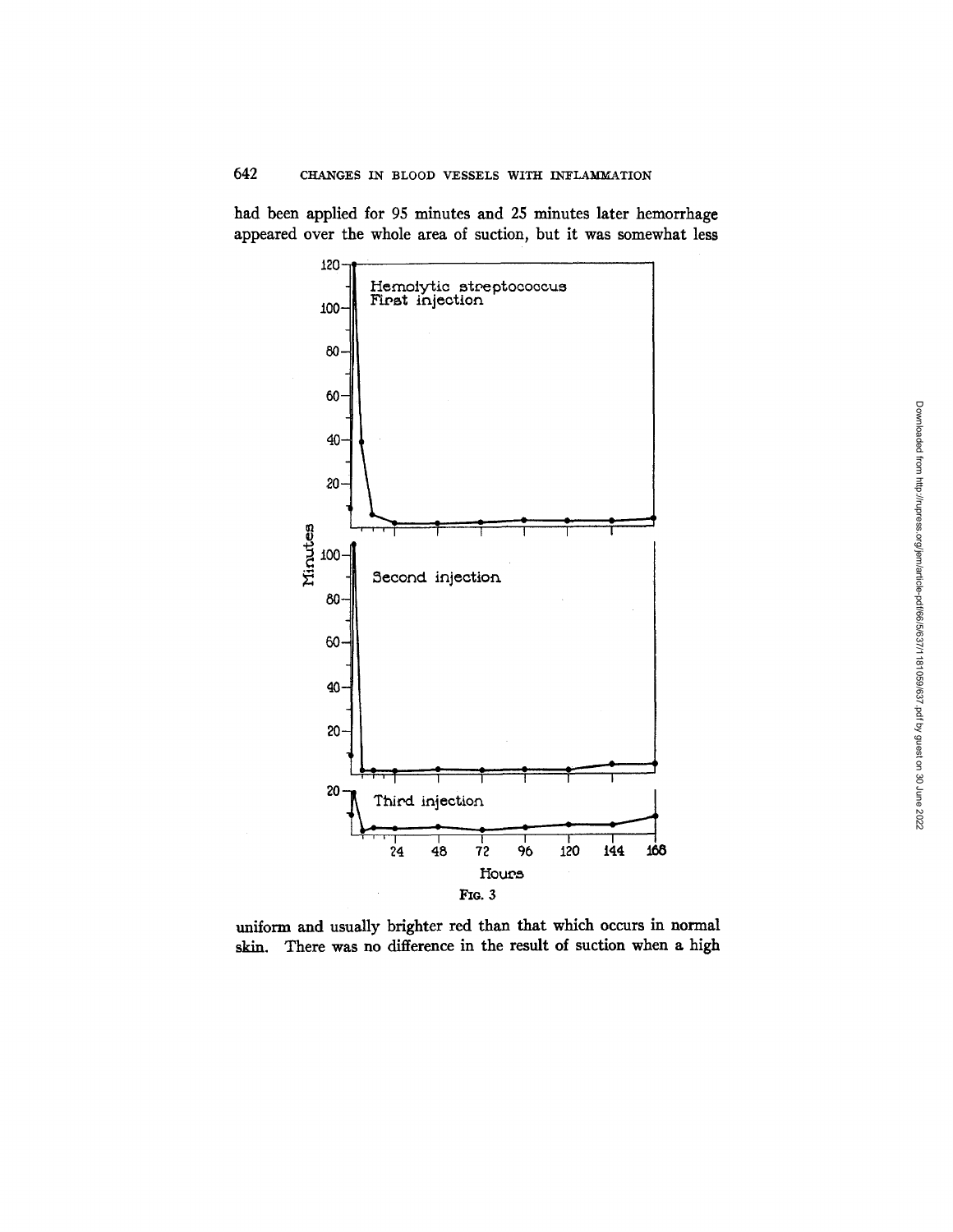vacuum  $(-300 \text{ mm}, \text{Hg})$  or the usual low vacuum  $(-70 \text{ mm}, \text{Hg})$  was used. After 6 hours when redness and edema of inflammation had appeared resistance to suction slightly greater than normal still remained. 12 hours after the injection the suction time was reduced to 6 minutes and after 24 hours to 1 minute and 45 seconds. The increased susceptibility to bleeding with suction persisted for several days. The experiment was repeated on 5 rabbits and showed the same increase in capillary fragility which gradually disappeared after 6 to 9 days.



Inflammation produced by injection of other heat-killed bacteria caused similar changes. A bouillon culture of *Staphylococcus aureus*  24 hours old was killed by heating to 60°C. for 30 minutes and 0.5 cc. was injected intracutaneously at each of 10 sites on the flanks of a rabbit. There was ill defined redness and edema after 24 hours. The suction test applied to the central parts of these lesions demonstrated (Fig. 4) that the time required to produce hemorrhage was greatly increased a half hour after the injection and was diminished below normal after 24 hours. Increased susceptibility to capillary bleeding disappeared after 48 hours. The time required to produce hemorrhage exceeded normal after 72 hours but later returned to approximately the normal level.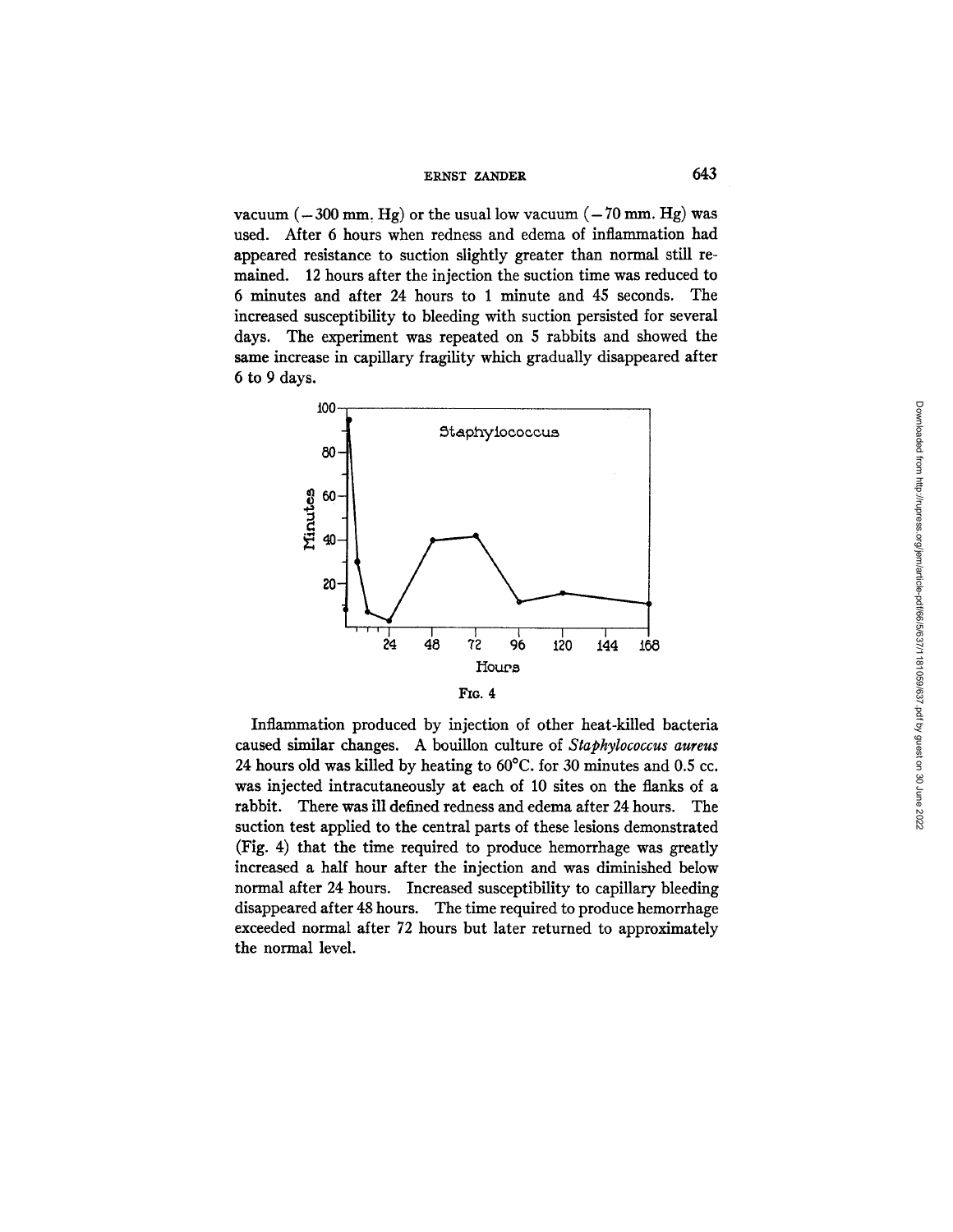Inflammation produced by a suspension of heat-killed meningococci in saline solution containing approximately 2,000,000,000 bacteria per cc. was accompanied by similar changes in the rapidity with which hemorrhage was caused by suction. Intracutaneous injections of 0.2 cc. of the suspension produced redness and edema in 10 areas and these were tested by suction after different intervals following injection. There was prolongation of suction time (75 minutes) preceding hemorrhage 30 minutes after injection and an increase in capillary fragility after 12 and 24 hours with suction times of 2 minutes and 30 seconds and 4 minutes, respectively. The suction time had returned to normal (10 minutes) after 48 hours and after 72 hours



exceeded this level (18 minutes) but later became approximately normal.

Each of two rabbits received ten intracutaneous injections of 0.2 cc. of a heat-killed bouillon culture of pneumococcus which was originally obtained from a human case and then passed several times through rabbits until it was highly virulent for these animals. The resulting areas of redness and edema after 48 hours measured about 12 mm. across and were elevated 2 mm. The results of the suction tests applied in the center of the tesions at the usual time intervals gave a curve (Fig. 5) similar to those of the foregoing experiments. Capillary resistance returned to normal after 48 hours.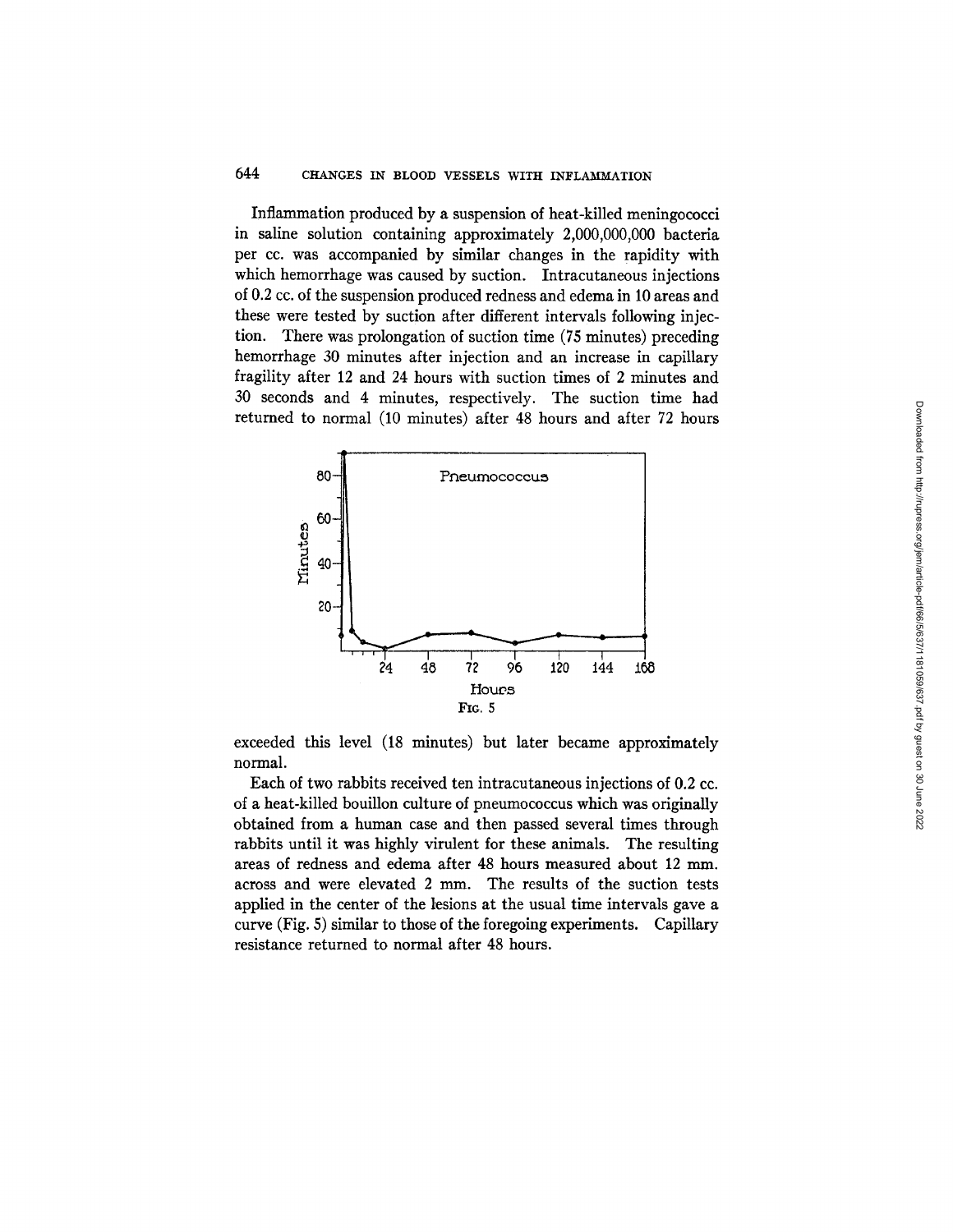In all these experiments greatly increased resistance of the capillaries to suction was observed immediately following the injection of a chemical or of heat-killed bacteria into the skin. It is probably due to contraction of the small cutaneous vessels stimulated by the injected irritant. It does not occur when a second injection of an inflammatory irritant is made into the site of acute inflammation, presumably because the vascular walls are paralyzed by the first injection. A heat-killed culture of *Staphylococcus aureus* was injected intracutaneously in a number of places each receiving 0.2 cc., and a test made after 30 minutes demonstrated the usual increase in capillary resistance to the production of hemorrhage by suction. After 24 hours 0.2 cc. of the same heat-killed culture was now injected into an area of inflammation produced by one of the preceding injections. After an interval of 30 minutes the suction test applied to the lesion showed no increased resistance to the production of hemorrhage by suction. The experiment was repeated twice with killed streptococci and the same result was obtained.

### *Allergic Inflammation*

Allergic inflammation produced by repeated injection of an antigen is characterized by rapid appearance and increased intensity of various manifestations of inflammation (Opie, 12). Experiments have been undertaken to determine what changes in capillary fragility occur during the course of allergic inflammation produced by killed hemolytic streptococci.

The six rabbits that were used in the experiment already described (Fig. 3, 1st injection) received 10 days after the first injection 10 intracutaneous injections of 0.1 cc. of a similar streptococcus suspension. The suction test was applied to these lesions after time intervals that were the same as those in the first series (Fig. 3, 2nd injection). Sensitization was indicated by the increased size of the lesions, which after 48 hours were well defined, red and edematous and measured 11 x 10 x 2 mm. 30 minutes after injection there was prolongation of the suction time for hemorrhage only slightly less than that after the first injection. The conspicuous increase in susceptibility to capillary bleeding that appeared in inflamed areas of the first series of injections after 12 to 24 hours was found after 6 hours. 10 days later a third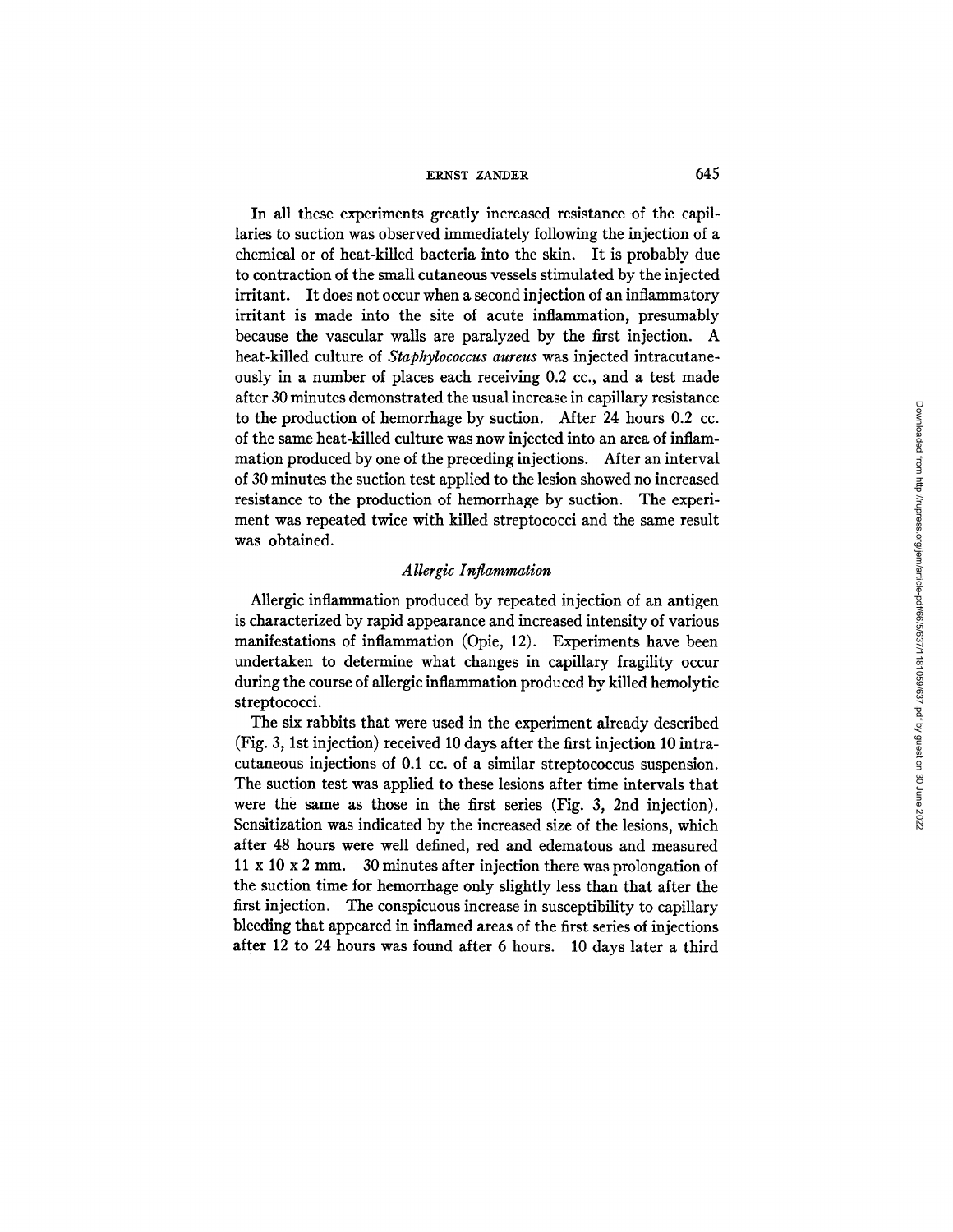series of 10 intracutaneous injections of the same amount of killed streptococcus was made in each of these rabbits. A half hour after injection, the primary prolongation of suction time required to produce bleeding was much less (Fig. 3, 3rd injection) than that observed in the lesions of the second series of injections, but it is not evident that this inhibition of resistance that ordinarily occurs soon after the injection of an inflammatory irritant is characteristic of sensitization. A more constant change was the rapidity with which increased capillary fragility made its appearance.

Similar changes in capillary fragility were found in another series of experiments in which rabbits were well sensitized to hemolytic streptococci. 9 rabbits received an intracutaneous injection of 0.1 cc. of a suspension of killed hemolytic streptococci daily for a week and no



injections during the following week. A 2nd week of daily injections was followed by a week of rest. During a 3rd week of daily injections suction tests were applied to the lesions that were produced by the first of these daily injections. The lesion of I rabbit was tested 30 minutes after the injection, the lesion of another rabbit after 6 hours, of a 3rd after 12 hours, of a 4th after 24 hours, of a 5th rabbit after 2 days, of a 6th after 3 days, of a 7th after 4 days, of an 8th after 5 days and of a 9th after 6 days. The same procedure was applied to the lesions produced by injections on the 2nd, 3rd, 4th, 5th and 6th day of this third series of daily injections. The average extent of redness and edema 48 hours after injection of killed streptococci was 25 mm. in diameter and elevated 5 mm.; necrosis occurred in the central part of some lesions. The test was applied at the edge of the lesions where there was no necrosis.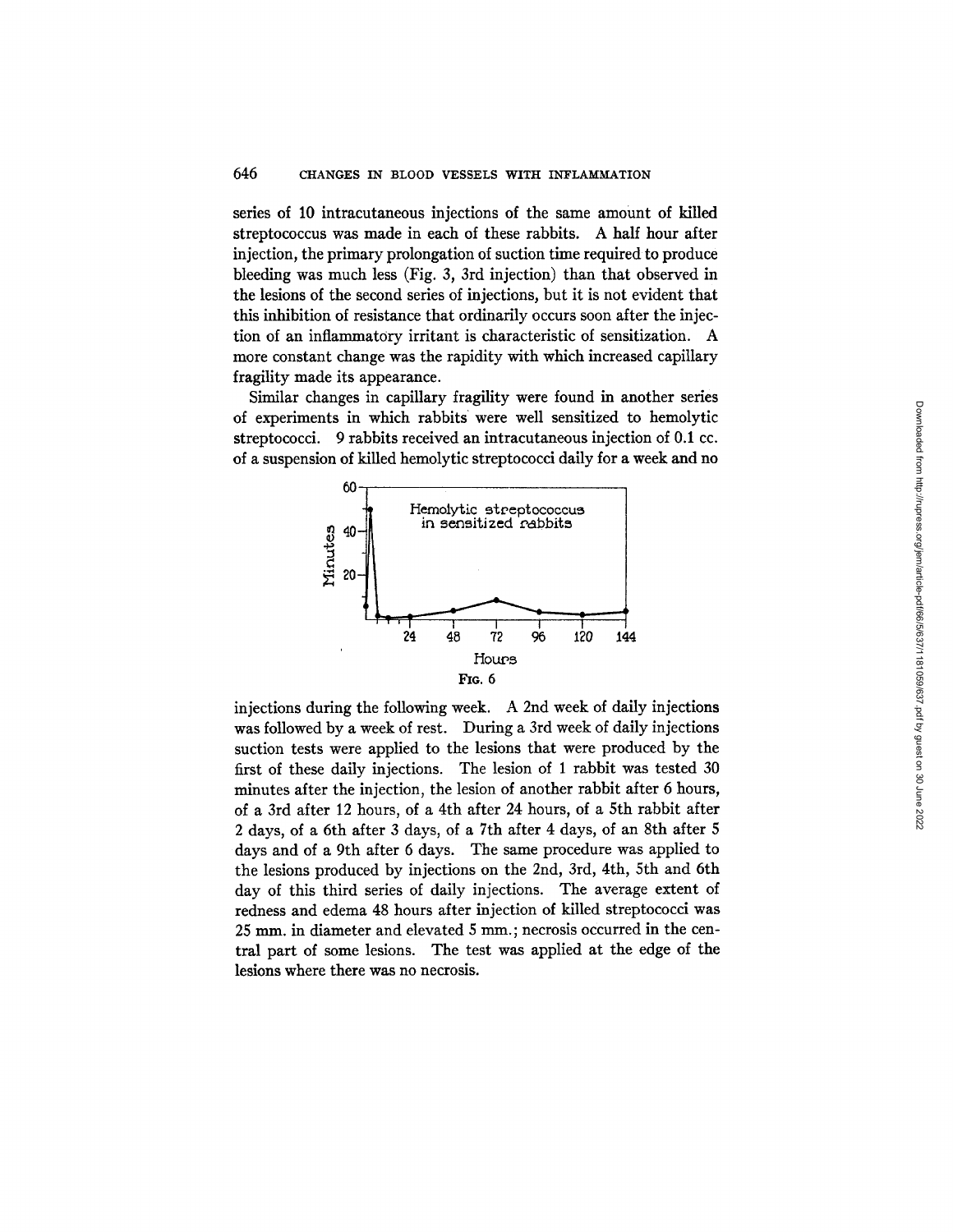The graphs representing tests made upon lesions of each of the 6 days were similar. The changes in capillary fragility that occurred in lesions following injection on the 2nd day are shown in Fig. 6. The early appearance of advanced capillary fragility evident after 6 hours was a constant feature of the lesions in these sensitized animals. It was greatest at 12 hours, the whole area subjected to the suction becoming hemorrhagic after 40 seconds. The capillary resistance in these animals returned to normal a few days earlier than in animals that had not been sensitized by preceding injections of streptococci.

Injection of tuberculin into animals sensitized by injections of killed tubercle bacilli produced severe and long continued capillary damage.



2 sensitized rabbits received in the flanks 14 intracutaneous injections of 0.2 cc. of Old Tuberculin diluted 1:5 with physiological saline solution. In one rabbit after 48 hours there was ill defined redness and edema  $32 \times 22$  mm., elevated 1 mm.; in the other rabbit  $15 \times 12$  mm. elevated 1 mm. The results of the suction tests were essentially the same in the two animals. After the usual primary retardation of bleeding, increased capillary fragility made its appearance but was not greater than that with inflammation in unsensitized animals. This increase of capillary fragility persisted during 2 weeks. The last two tests are not shown in Fig. 7.

It is noteworthy that the resistance of capillaries to suction with allergic inflammation undergoes changes that are essentially the same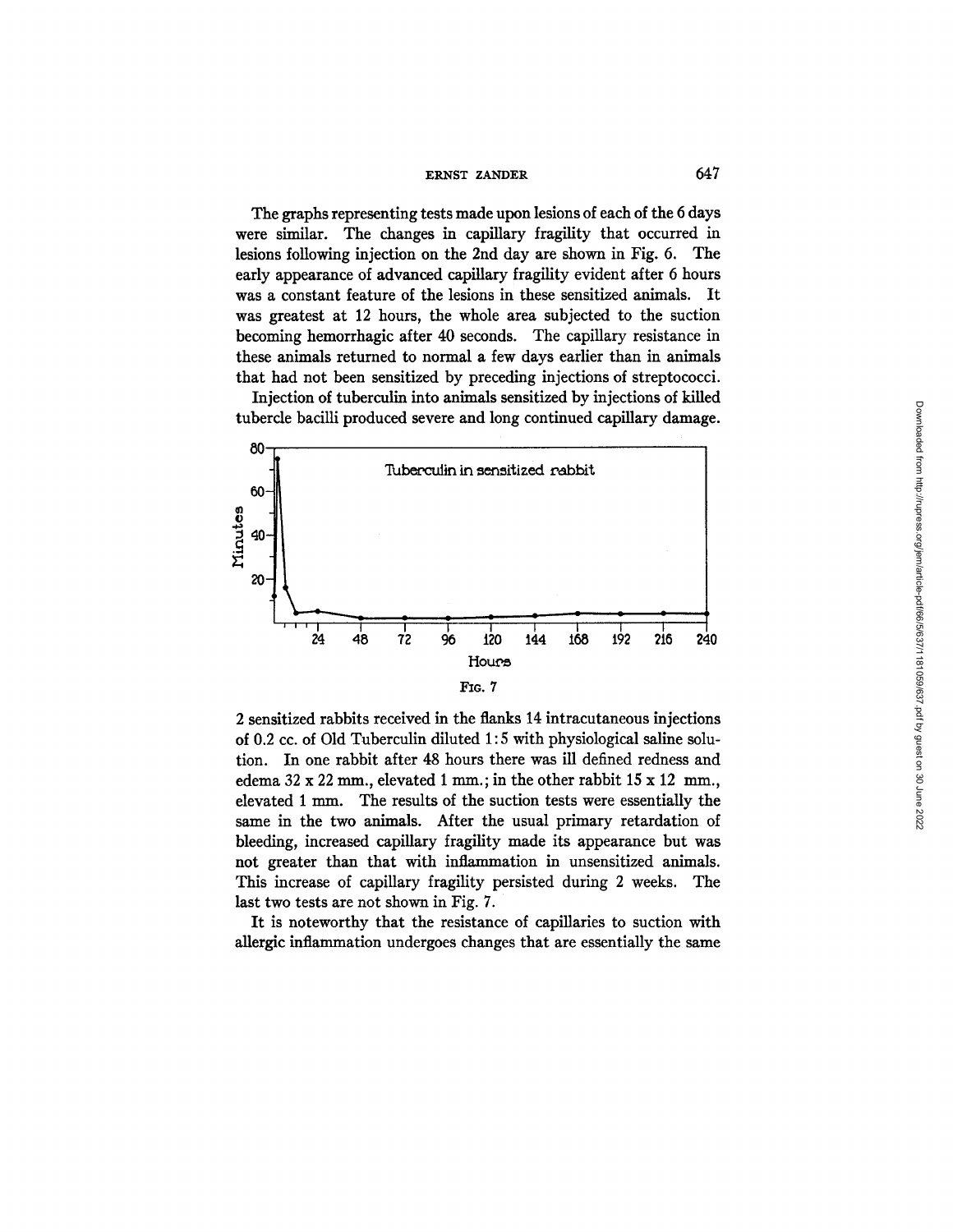as those with inflammation in normal animals. In animals sensitized to streptococci increased fragility has made its appearance sooner than in normal animals, but with the reaction to tuberculin in sensitized animals this acceleration has not been found.

### *S hwartzman Phenomenon*

The Shwartzman phenomenon (13-15) occurs when an injection of certain toxic bacterial filtrates into the cutis is followed after 24 hours by the injection of the same substance into the circulating blood. A hemorrhagic lesion occurs at the site of the preparatory injection. Experiments were undertaken to determine if changes in capillary fragility at the site of this skin-preparatory injection render the tissues here susceptible to hemorrhage.



Meningococcus filtrate was prepared by Dr. Jules Freund according to the method recommended by Shwartzman. 0.1 cc. of diluted filtrate (1 part filtrate and 2 parts physiological saline solution) was injected intracutaneously at 9 sites. Suction tests were applied at the edges of these lesions after it was found that the edema in the center protected the vessels from suction. Prolongation of the suction time 30 minutes after injection was unusually slight. Greatly increased capillary fragility was evident at 6, 12 and 24 hours, the suction times required to produce hemorrhage being respectively 2 minutes, 1 minute and 50 seconds and 1 minute and 20 seconds. At the sites of the preparatory injection after 24 hours edema and redness were approximately 15 mm. across and elevated 1 mm. At this time 1 cc.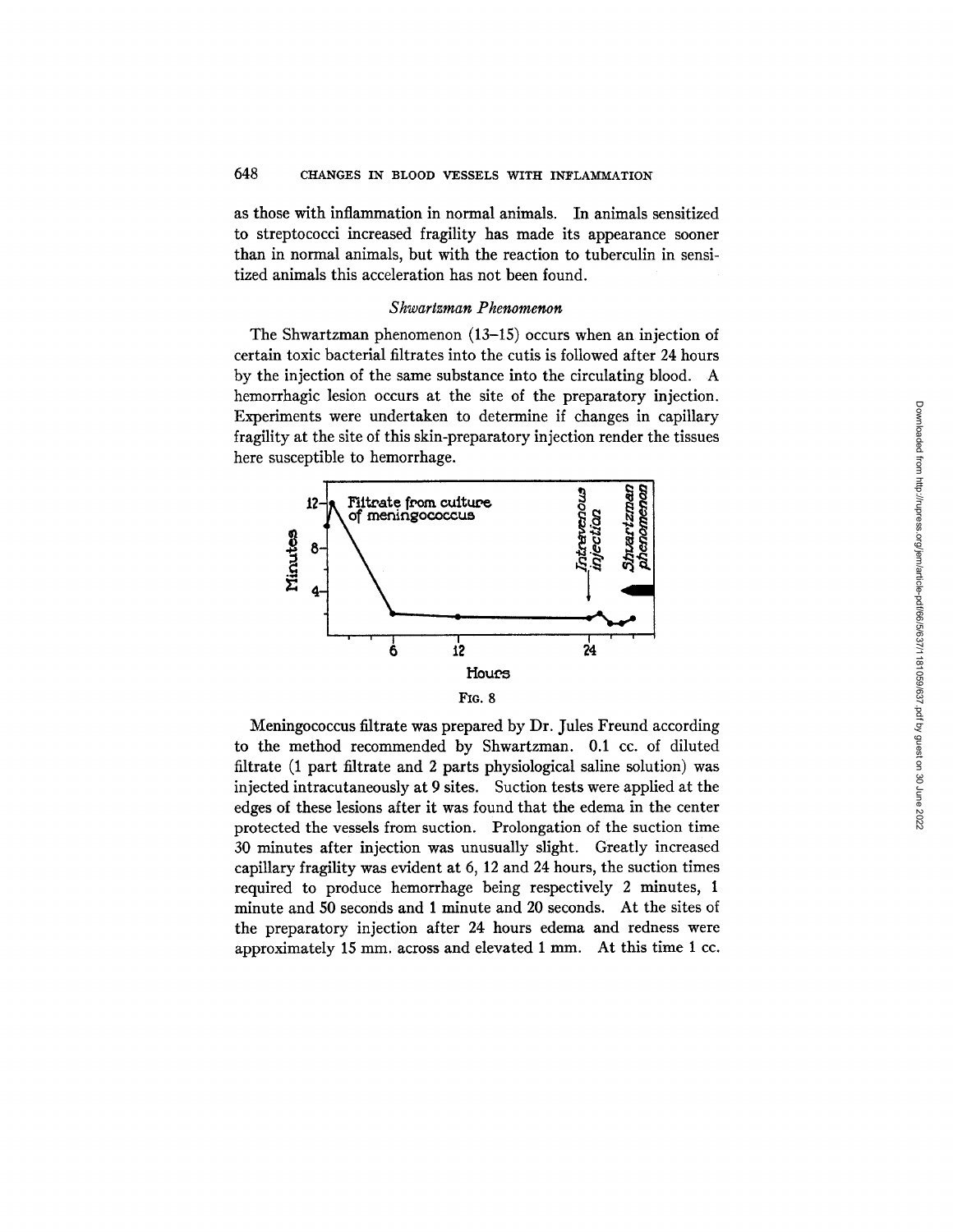of the undiluted filtrate was injected intravenously. 1 hour following the intravenous injection 2 of the 9 injected areas showed a slight purple discoloration and after about 3 hours all of them were the sites of hemorrhage of varying intensity.

In a second experiment in which intracutaneous injections of 0.1 cc. of diluted  $(1:6)$  and an intravenous injection of 1 cc. undiluted meningococcus filtrate were used to produce the Shwartzman phenomenon similar increase in capillary fragility was associated with the occurrence of hemorrhagic lesions. In this experiment the preparatory lesions were less edematous and suction applied in the center of them produced hemorrhage  $\frac{1}{2}$  hour after injection in 10 minutes, after 6 hours



in 2 minutes and 30 seconds and after 24 hours in 1 minute and 40 seconds.

A similar experiment was made with typhoid filtrate prepared according to the method recommended by Shwartzman. 2 rabbits received intracutaneous injections of 0.2 cc. of the filtrate at 8 sites and the suction test was applied at the usual intervals. The preliminary prolongation of suction time was less than that usually observed. Greatly increased capillary fragility was found after 6 hours, suction time being 1 minute and 30 seconds, although little edema was evident at this time. Unusual susceptibility to capillary hemorrhage could be demonstrated 12 and 24 hours after injection, the suction time after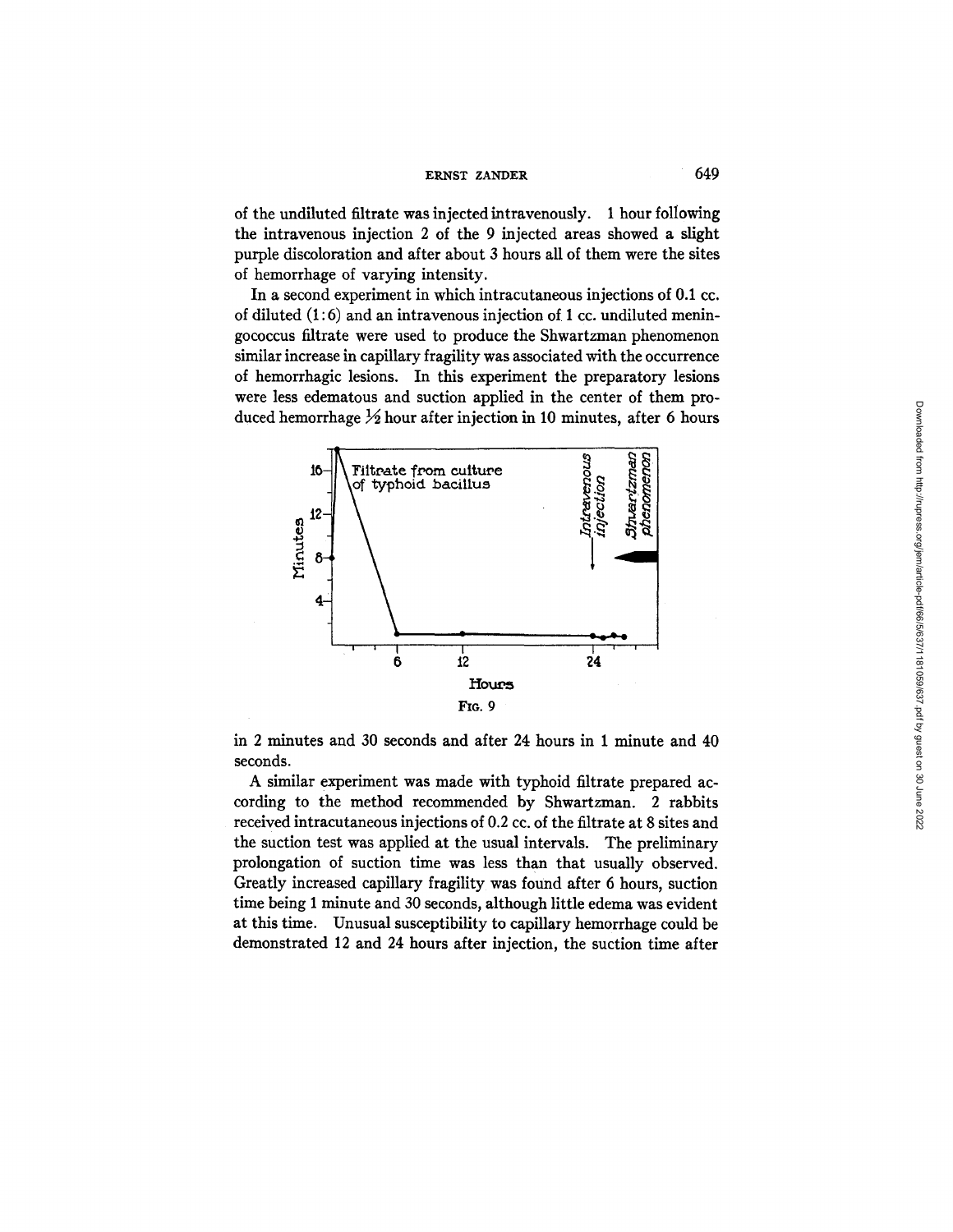24 hours being 40 seconds in the edematous lesions now 20 mm. in diameter and elevated 1 mm. After 2 hours following the intravenous injection of 4 cc. of the same filtrate, purple discoloration began to appear in these lesions and hemorrhage became evident.

The preparatory injection used to produce the Shwartzman reaction produces changes in capillaries that increase their susceptibility to hemorrhage. These changes follow a sequence that is the same as that observed with other forms of inflammation (Koplik, 15), but capillary fragility produced by substances that elicit the Shwartzman phenomenon is unusually great. It is probable that the intravenous injection reaches by way of the blood stream injured capillaries at the site of inflammation produced by the preparatory injection and intensifies this injury so that hemorrhage results.

#### **CONCLUSIONS**

Suction with a partial vacuum of  $-70$  mm. Hg applied to normal skin of rabbits causes intracutaneous hemorrhage after an average time of 8 minutes.

Inflammation produced by various agents, including turpentine, killed streptococci, staphylococci, pneumococci or meningococci, and filtrates from cultures of meningococci or typhoid bacilli, produces a series of changes that are almost uniform.

Immediately after injection of the irritant there is greatly increased resistance to the production of hemorrhage by suction so that the time required may be from  $\frac{1}{2}$  hour to almost 2 hours. This increased resistance to suction applied to the surface of the skin is doubtless caused by contraction of blood vessels following injection of the irritant.

The period of increased resistance is soon followed by diminished resistance of the vascular walls so that hemorrhage after 12 to 24 hours following injection occurs within from 1 to 4 minutes of suction.

The subsequent course of events varies; resistance of the vascular wall to suction, designated for convenience capillary fragility, may return to normal after from 2 to 9 days (observed with turpentine, streptococcus), or for several days may considerably exceed this level (observed with staphylococcus, pneumococcus), or may remain at a low level for a week or more (observed with tuberculin).